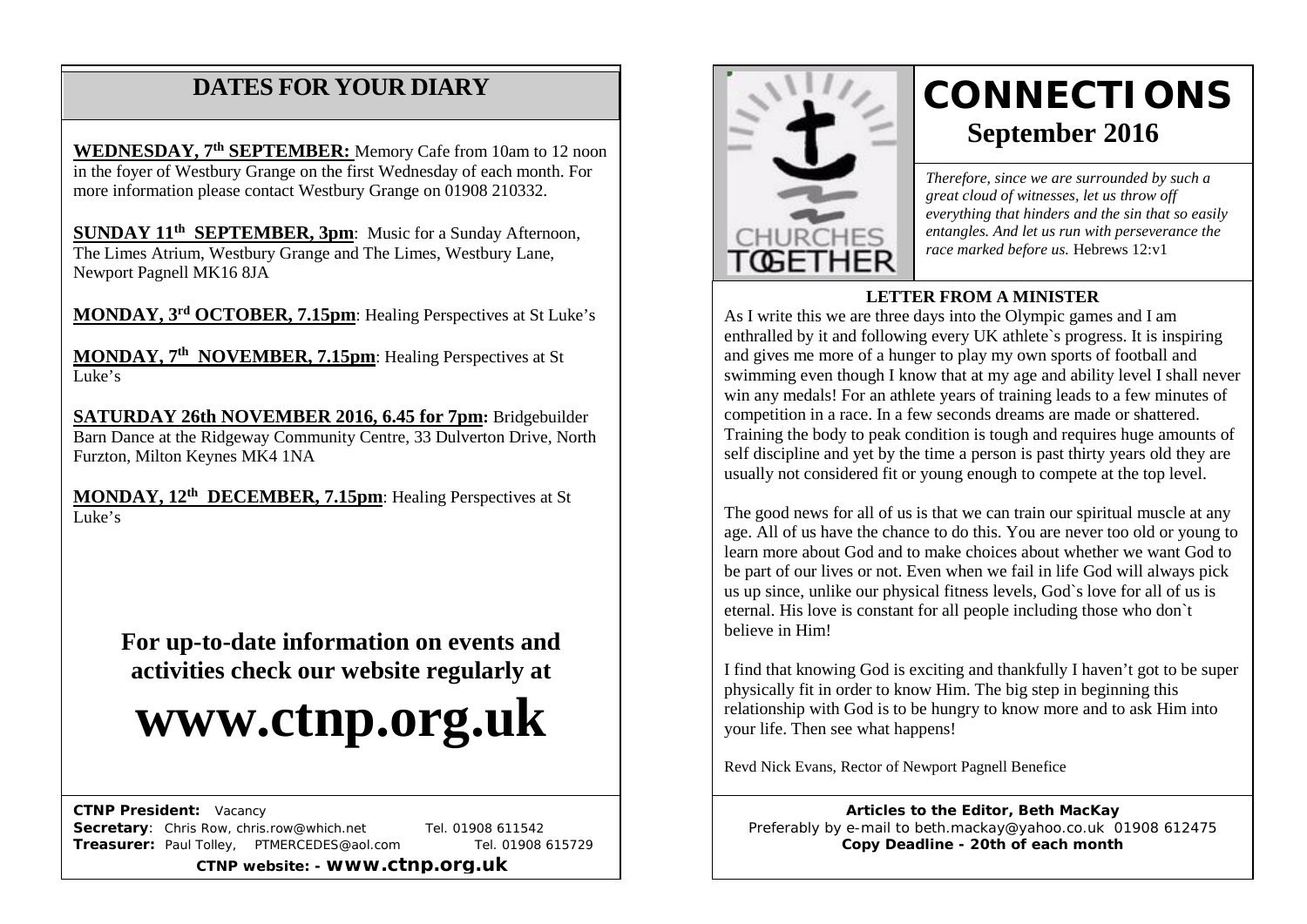#### **HEALING PERSPECTIVES WITH REV NICK EVANS AT ST LUKE'S**

So far several meetings have been held at St Luke's for those interested in finding out more about healing. These meetings have been well attended and included members from various churches. All are welcome.

#### The next meeting is on **Monday, 3rd October, 7.15pm at St Luke's.**

We spend some time on the practical and also include worship, bible study and other healing perspectives. For more information, see '**What about healing?'** on the CTNP website at **www.ctnp.org.uk**.

**Future dates are 7th November and 12th December at the same time and place.**

Look forward to seeing you then and do share any healing news before then.

#### **BRAVE THE SHAVE**

Jon Walls who is a deacon at St. Bede's Catholic Church and a former treasurer of CTNP, writes:

"On 30th September I will be having my head shaved for the Macmillan Brave the Shave. I am looking to raise at least £1,500 to support the work of Macmillan Cancer Care. I lost my mum to cancer in 1981, she died in my arms at Willen Hospice, my mother-in-law in 2012, my father-in-law in 2014 - both to cancer - and the disease has claimed too many of my friends.

If you want to sponsor me, please go to the website **bravetheshave.org.uk** and search for Jon Walls."

#### **PILGRIMAGE TO THE HOLY LAND 13th – 22nd March 2017**

Led by Peter Ballantine. Staying very near the walls of Jerusalem and on the shore of the Sea of Galilee.

More details from Peter on **[pballarev@yahoo.com](mailto:pballarev@yahoo.com)** or phone 07876 797507.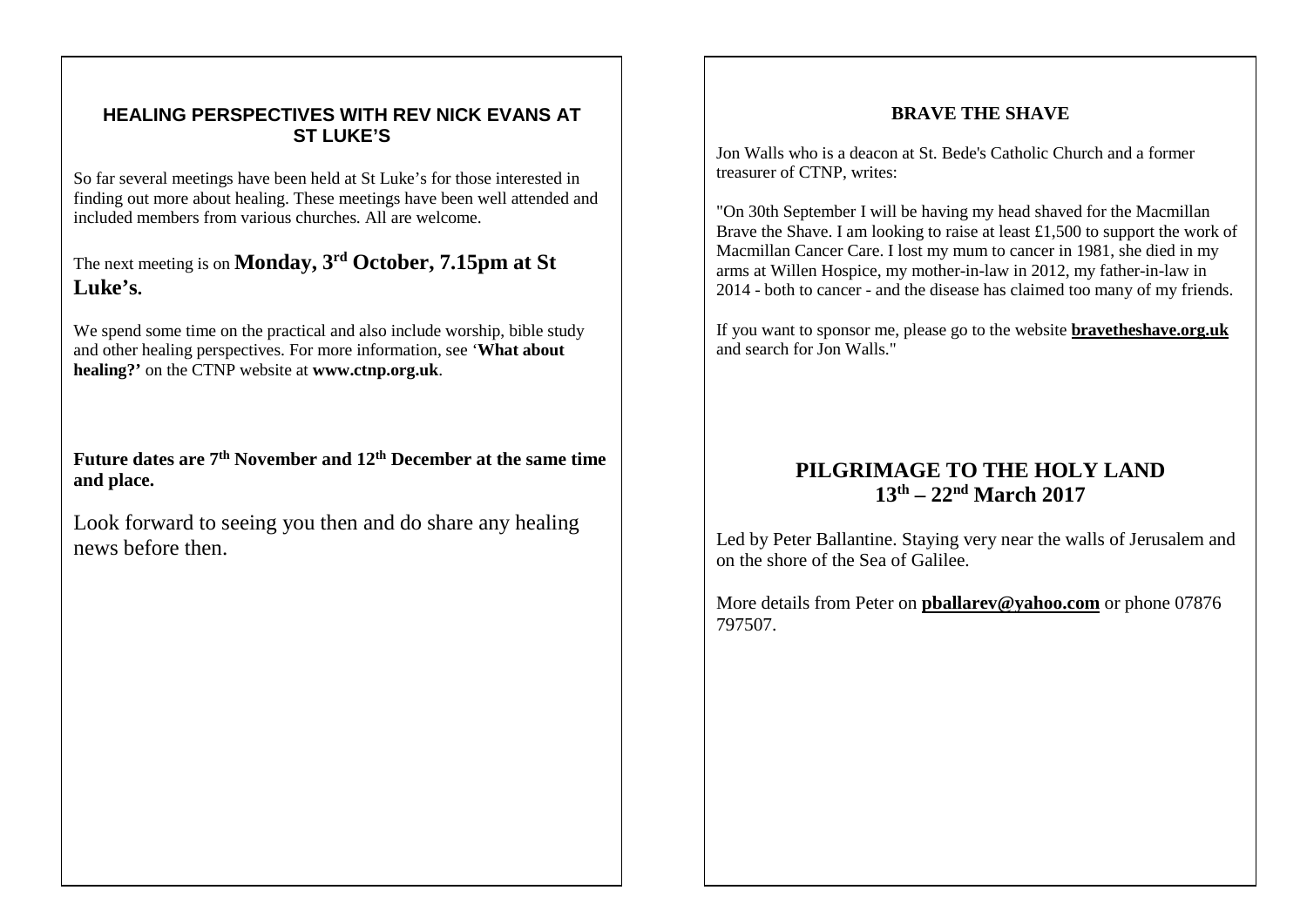# COMPASS

#### **Autumn 2016**

Details of our coMPass courses for the Autumn Term are now available. This term we are offering 4 courses:

- **Getting to Grips with Paul** *Tuesday evenings at Christ the Vine, Coffee Hall*
- **Mission Shaped Intro** *This course will be run twice, once before the October half term holiday – Wednesday evenings at Christ Church, Stantonbury (Sept – Oct) – and again after – Monday evenings at Holy Cross, Two Mile Ash (end Oct – Dec)*
- **Feminist Perspectives on Theology: Looking at our faith through a different lens** – *Thursday evenings at Christ the Cornerstone, Central MK*

More information can be found in the coMPass leaflet on our website - **www.missionpartnership.org.uk/compass/**. Bursaries are available on application – money has been set aside for this, so do ask.

*Note: the first of the Mission Shaped Intro courses starts on 14th September, which is earlier than our coMPass courses usually start in the Autumn.* Applications have already started coming in so do let us know ASAP if you wish to attend to secure your place.

#### **BRIDGEBUILDER TRUST BARN DANCE**

#### **Saturday 26th November 2016 6.45 for 7pm At the Ridgeway Community Centre\***

A night of fun, fundraising & fish'n'chips with live music by Sleeping Moggy. Plus a chance to catch up on our news in the interval. 6.45 for 7pm.

Tickets – £10 each. To book a ticket, contact the office: 01908 270670 or [office@mkbt.org.uk](mailto:office@mkbt.org.uk)

Traidcraft food on sale – bring your purse and buy some early Christmas presents!

**\*Please note change of venue**: Ridgeway Community Centre, 33 Dulverton Drive, North Furzton, Milton Keynes MK4 1NA.

#### ------------------------------------------------------------------------------------- **NEWPORT PAGNELL EDUCATIONAL TRUST**

The Educational Trust provides financial support for education of individuals living in Newport Pagnell. The fund was formed following the sale of a property known as Church House. As the original purchase of Church House was in part funded by the community, 37% of the sales receipts were invested to be used for the benefit of the local population. About two thousand pounds are disbursed each year to provide financial assistance to individuals and organisations for educational purposes. The trustees of the fund meet twice yearly, in September and February to consider applications for support and will consider applications for both academic and professional education. If you would like to apply for support, applications should be submitted in writing to The Chair of Trustees, Newport Pagnell Educational Trust, 20 Eliot Close, Newport Pagnell, MK16 8OS.